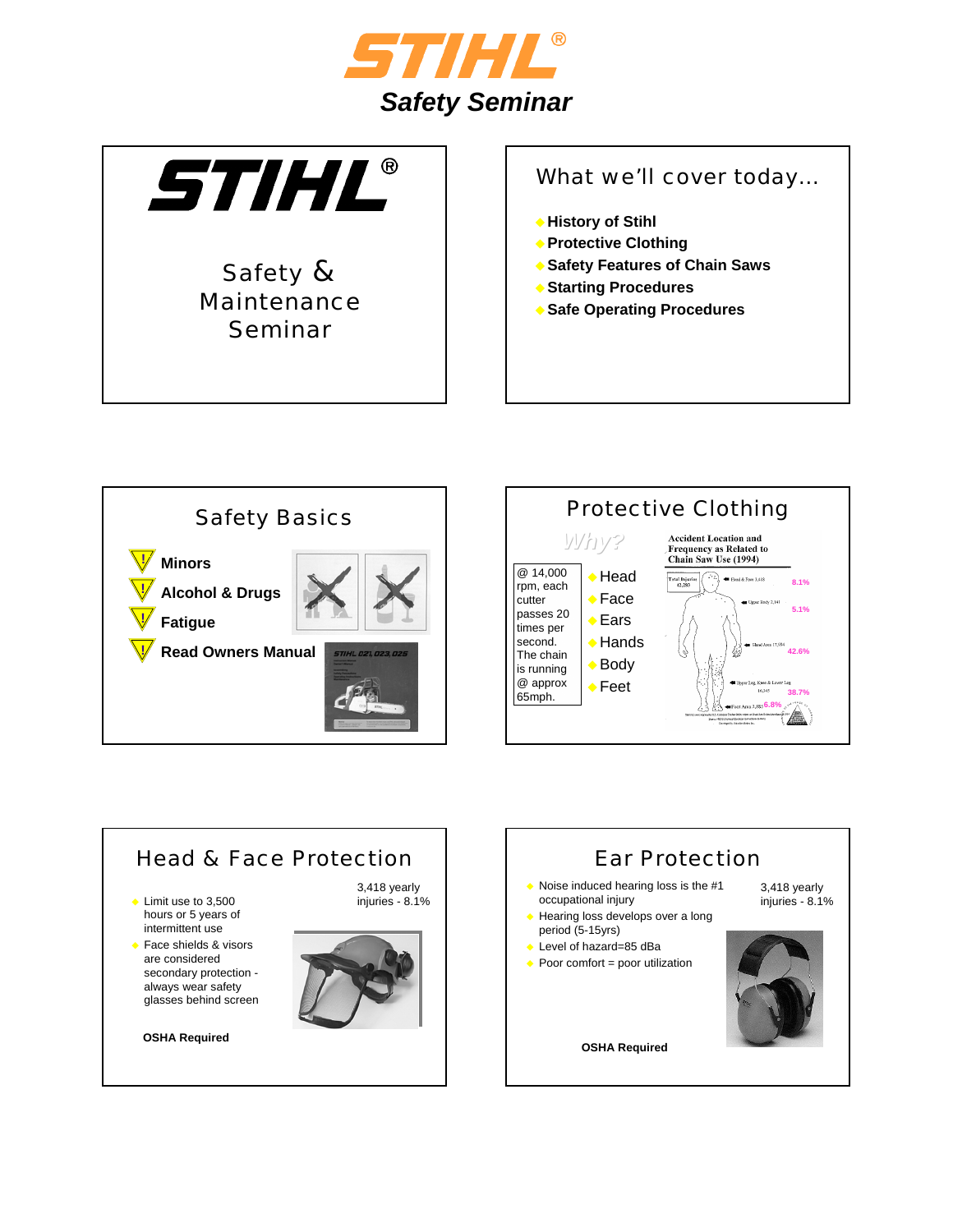

### Upper Body & Hand Protection

**Upper Body:**  2,141 yearly injuries

5.1%

**Hand:** 17,994 yearly injuries 42.6%







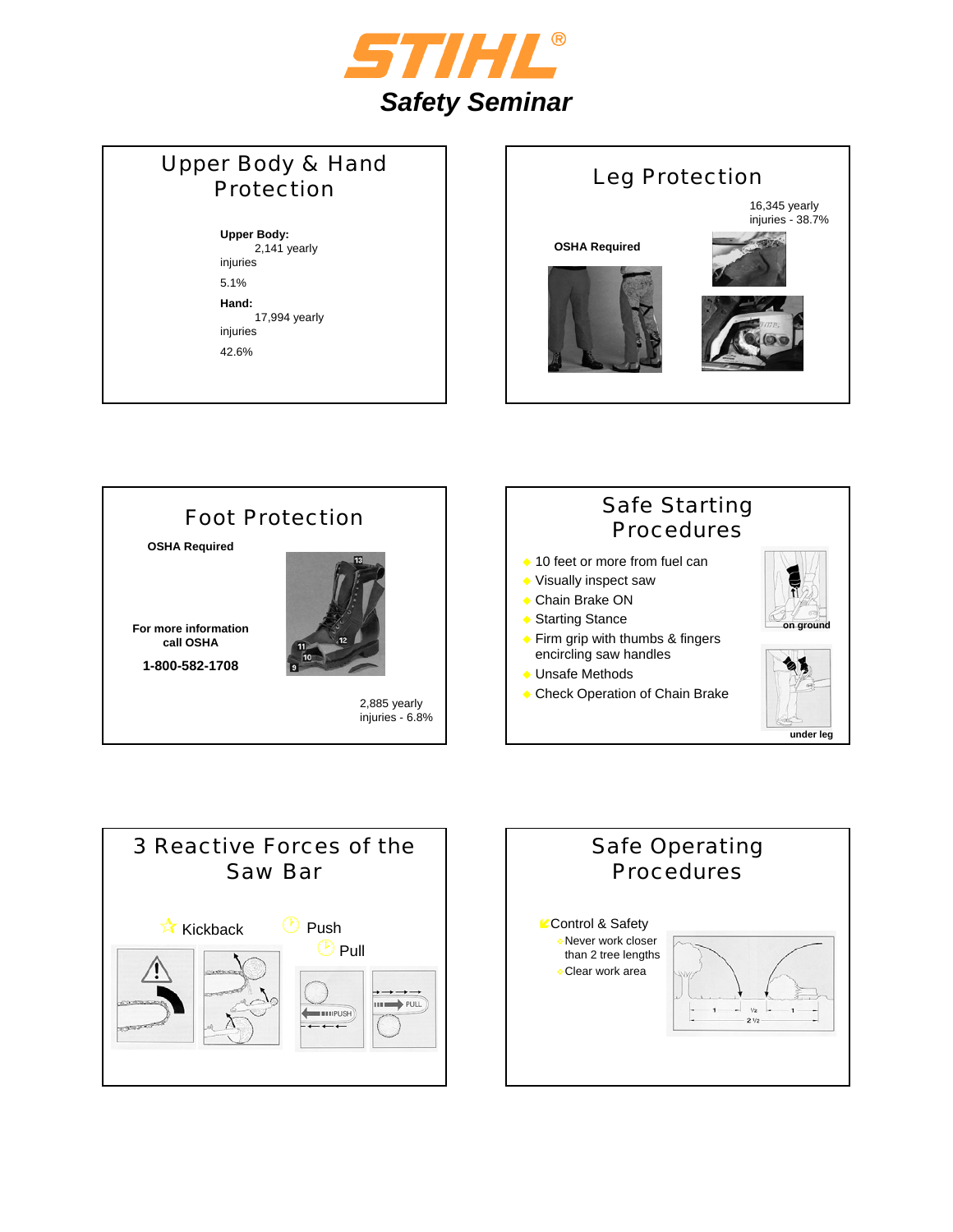

### Safe Operating Procedures

- **Control & Safety**
	- **Observe Lean of tree Plan an Escape**
	- **Route Observe & remove**
	- **hazards**



## Safe Operating Procedures

- ◆ Do not overreach or cut above shoulder height
- ◆ Do not operate a chain saw with one hand
- ◆ Do not operate a chain saw in a tree unless you have been specifically trained to do so



 Engage the chain brake when walking with the saw







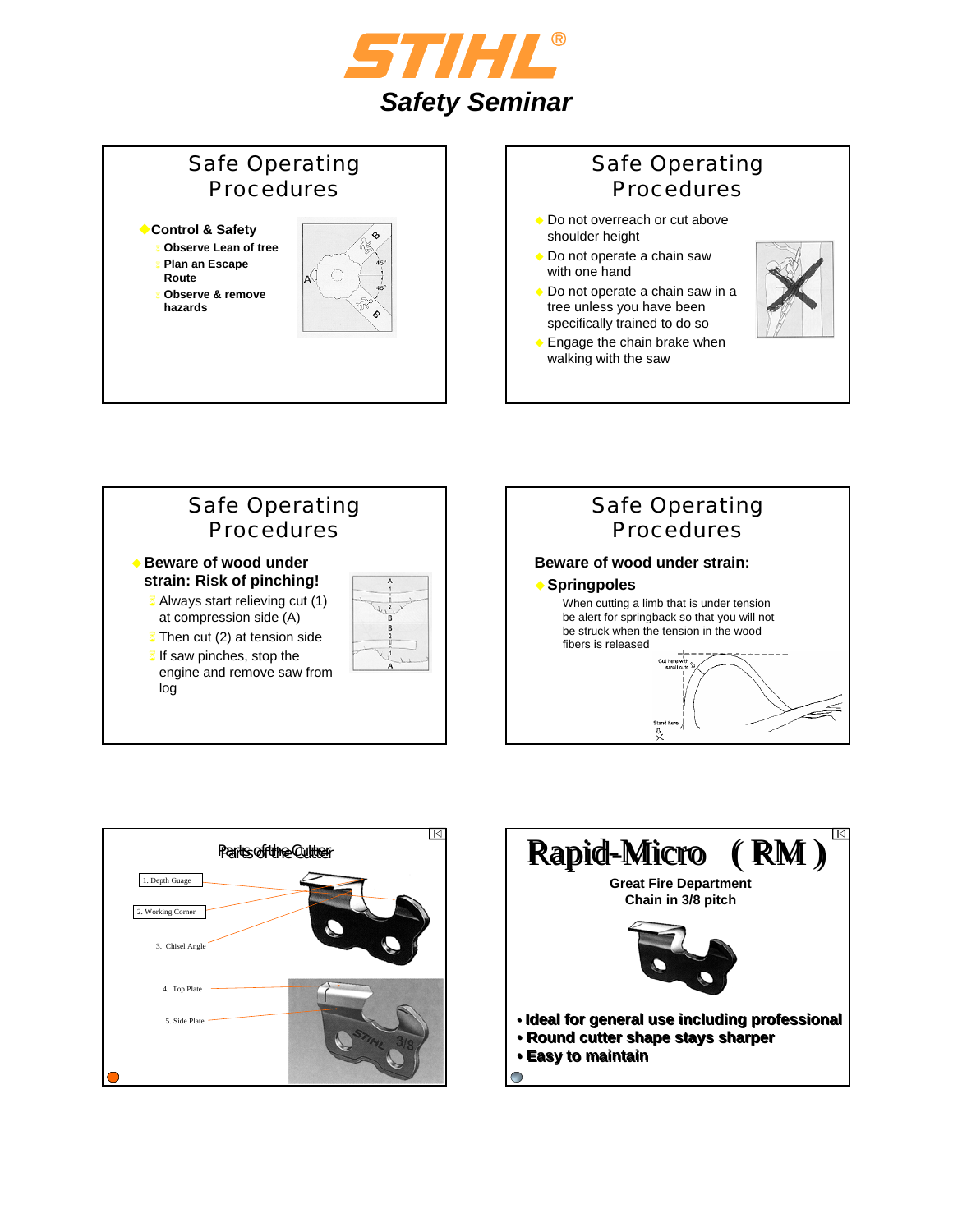







**fibers.**

| STIHL File and Filing Device Recommendations |                     |
|----------------------------------------------|---------------------|
| File                                         | <b>File Profile</b> |
| 5/32" (4.0 mm)                               | Round               |
| 5/32" (4.0 mm)                               | Round               |
| 5/32" (4.0 mm)                               | Round               |
| 3/16" (4.8 mm)                               | Round               |
| 13/64" (5.2 mm)                              | Round               |
|                                              | Tapered             |
| 7/32" (5.5 mm)                               | Round               |
|                                              | Tapered             |
|                                              | Flat                |
|                                              |                     |
|                                              |                     |

How a Cutter Works







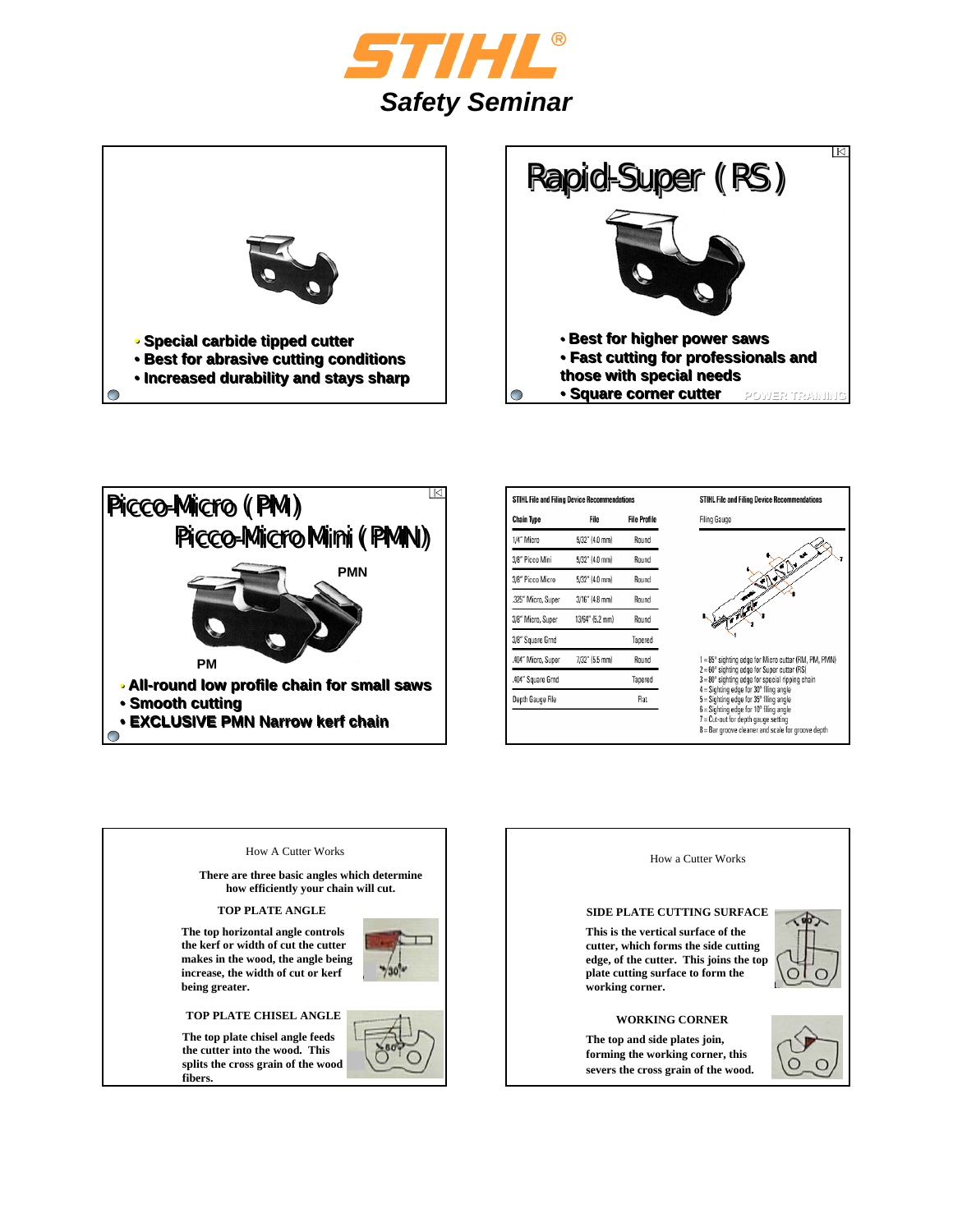











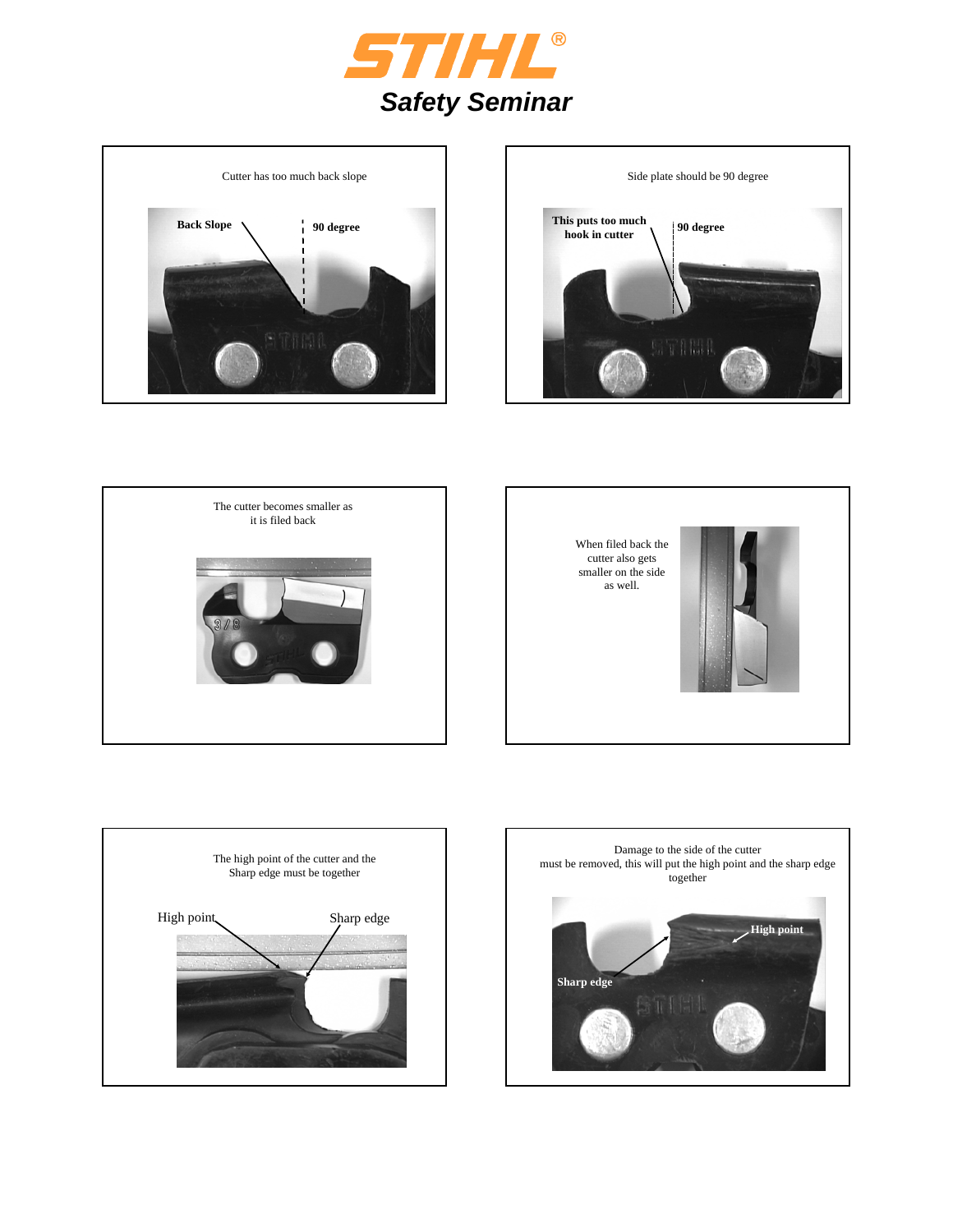



**The depth of cut on a cutter tooth is adjusted by lowering the depth gauge lower than the cutters top cutting edge.**



**When the cutter bites into the wood it is tilted and lifted up, shivering the shaving.**

**The extent the cutter tilts is determined by the depth gauge adjustment.**

**The depth gauges must be progressively lowered as the cutters are filed back.**



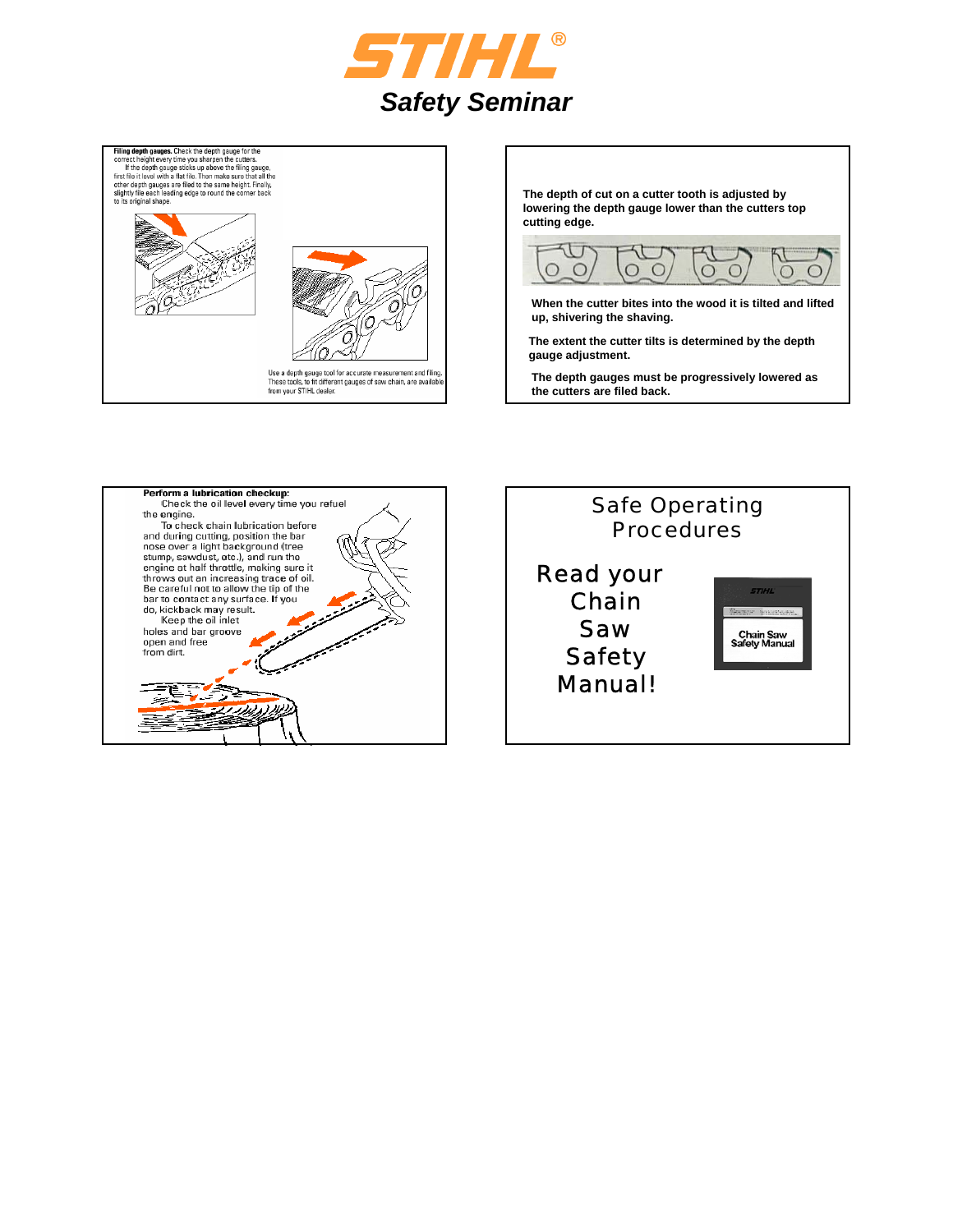# 57/4/

# **SAFETY & MAINTENANCE SEMINAR**

*PRESENTED BY:* 



EQUIPMENT **SALES** 457 Wards Corner Rd., Loveland, OH 45140

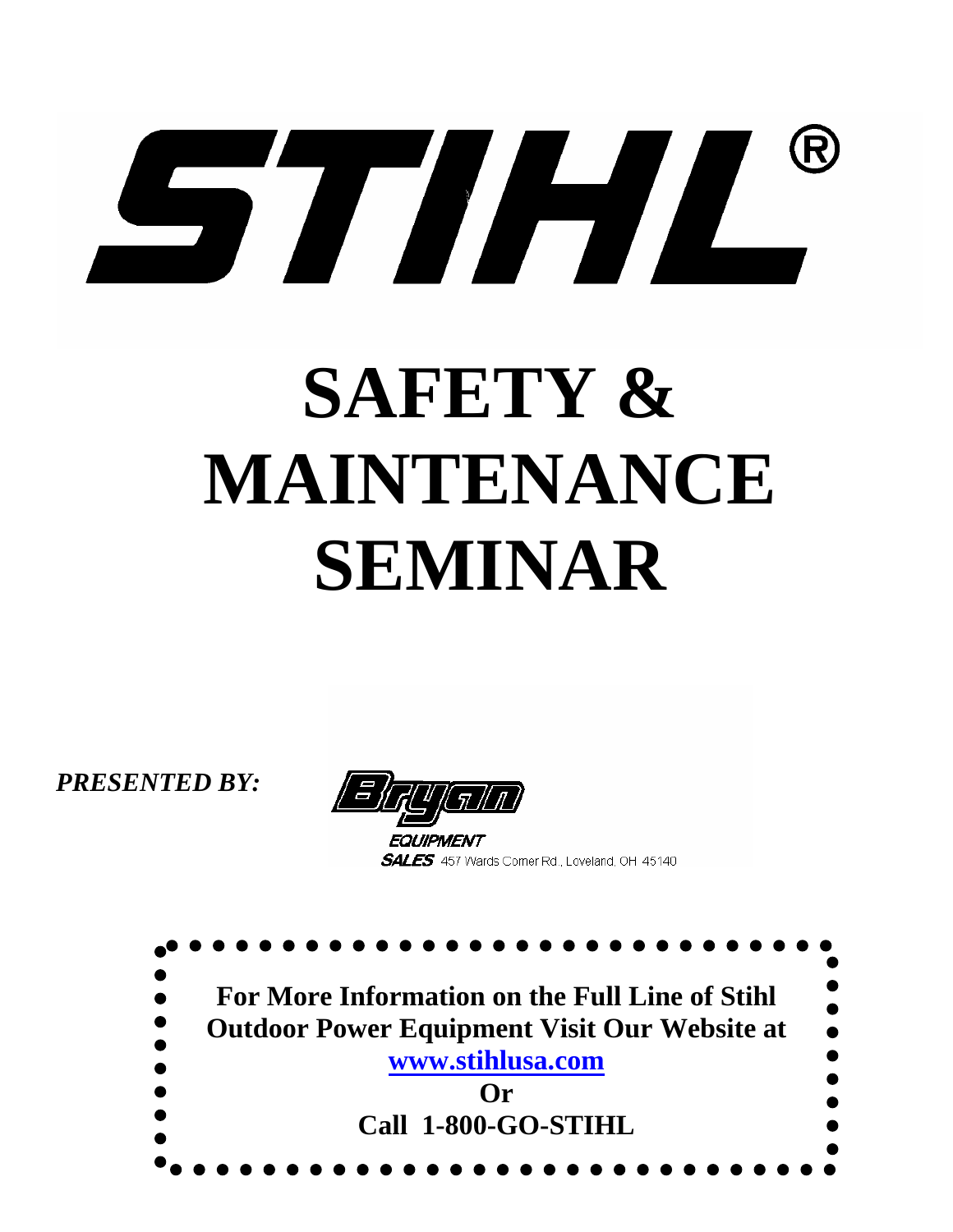# **Sharpen Your Skills**

"To change and to improve are two different things." *German Proverb*

Chain sharpening tips from the only chain saw manufacturer in the world that produces their own saw chain and guide bars - STIHL.

The cutting speed of a chain saw basically depends on three factors:

- 1. The design and power of the Chain Saw.
- 2. The condition of the cutting attachment.
- 3. The cutting technique of the operator.

The factor, which has the greatest influence on the speed of our cutting, is the part that is actually cutting, the saw chain. For an extremely accurate sharpening it is vital to understand all of the components that make up the cutter and chain.



The chain works by removing chips just like a hand plane. Refer to diagram 1. The top plate cutting edge (1) lifts the chip off the bottom of the kerf while the side plate (2) separates the chip from the wall of the cut. The depth gauge (3) determines the height at which the cutter enters the wood and the thickness of the chip. The distance between the top edge (3) and the front edge of the top plate (4) is called the depth gauge setting. For optimum performance the depth gauge must slope upward over the whole length, parallel to the service mark (6). The top plate (4) and side plate (7) have a thin coating of chromium, which forms the tooth cutting edges. They also taper to the rear to form our clearance angle, so the cutter does not jam in the kerf. This taper makes it essential that we adjust our depth gauges to correspond with each cutter.

#### **Filing**

Proper file size will improve your filing and the performance of your chain. There are four common file sizes that will fit most chain.

| $5/32$ " for $1/4$ pitch chain  | $3/16$ " for .325 pitch chain |
|---------------------------------|-------------------------------|
| $13/64$ " for $3/8$ pitch chain | $7/32$ " for .404 pitch chain |

Sharpening must be done from the inside towards the outside, cutting the tooth on the forward stroke only, knocking the shavings out of our file after every couple of strokes. Preferably, we will use a file guide to help us maintain correct angles and file depth, but if not we need to keep 1/10 to 1/5 of the file above the top plate. Next we need to maintain two angles, the filing angle which is measured from the top plate cutting edge at right angles to the guide bar. For most chains this angle will be 30 in hardwood and 35 in softwood.

*Diagram 2*

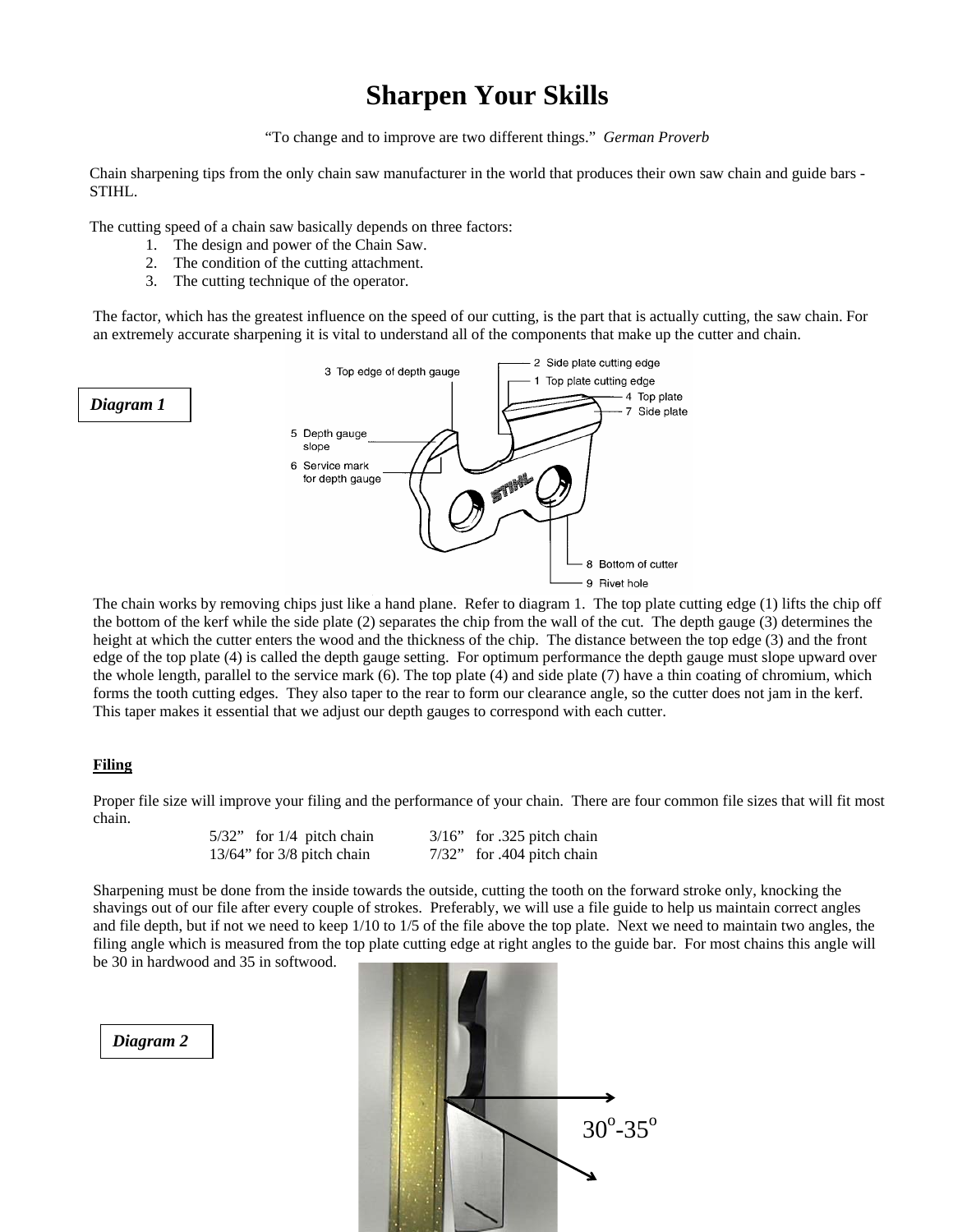We must keep all of our filing angles uniform to obtain maximum performance. The second angle is to hold the file perpendicular to the guide bar.





The other angles will automatically fall into place if the right size file and correct filing procedures are being used. The side plate angle and the chisel angle.



Finally, we need to set our depth gauges, for hardwoods we should maintain a .020"-.025", for softwoods .030"-.035"



As we file back the cutter we will need to periodically file down the depth gauge because of the slope of the cutter. Too high a depth gauge and the chain will not cut properly. Too low of a depth gauge and we risk serious personal injury and destruction of our chain saw from excessive vibration.

Ideally, we should use two new chains in rotation on a new sprocket. When the chains are replaced we replace our sprocket with them. Turn the guide bar over every time a chain is switched, clean the guide bar groove and oil inlet hole at regular intervals. Tension a new chain until you can pull on it and see just the bottom of the chain and it rotates freely. Run it with no load for three minutes to break it in, making sure that we are getting proper lubrication by holding the tip of the chain saw close to a light background that will show us if oil is coming off the chain.

There is process to effectively file saw chain, and with practice you will find that your sharpening skills will improve. Carry a new chain around and compare it to the one you are working with. This will be your true test and goal. Stay sharp avoid the rock!!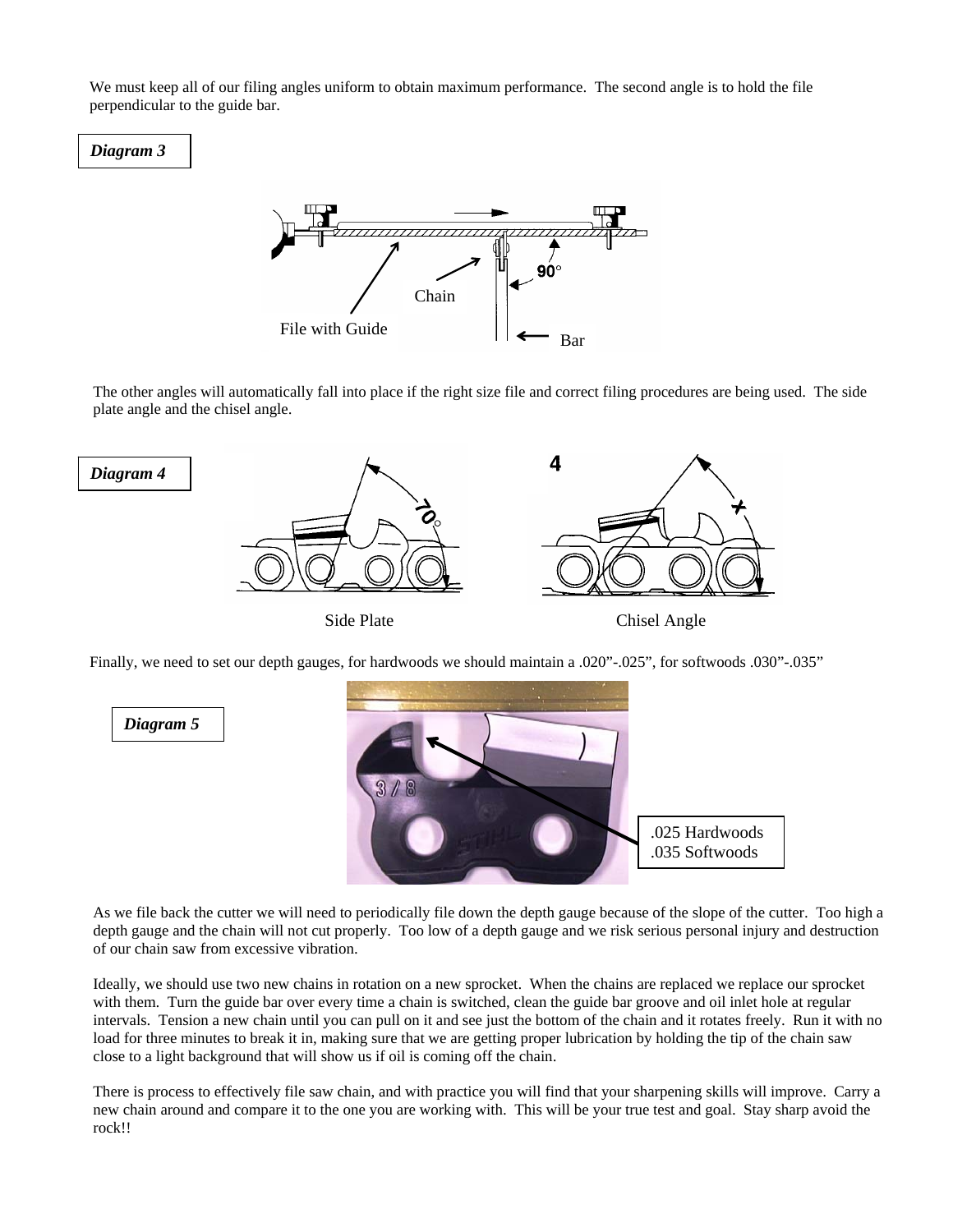## **The Power of the Five**

### Knowledge can be passed along, person to person, generation to generation, but wisdom can never communicated. *It has to be experienced.*



- 1. Pride.
- 2. Professionalism.
- 3. Teamwork.
- 4. Respect.
- 5. Knowledge.

\*Alternative safety features AV mounts, chain catch peg, and rear hand guard.

 Rick Bryan Applications Instructor